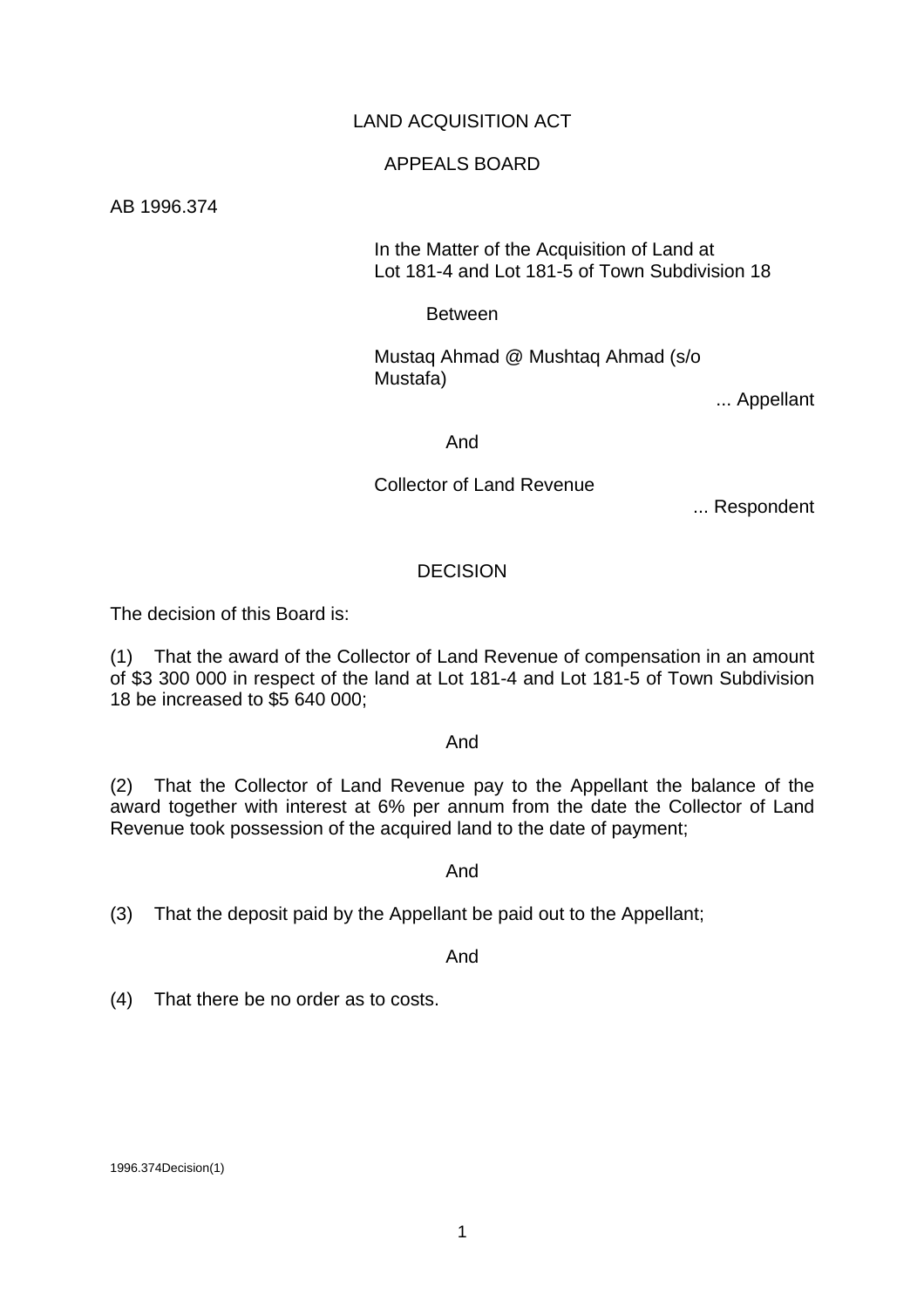### BRIEF STATEMENT OF REASONS

The reasons for the Decision/Order are:

### *Appeal*

(1) On 4 March 1996 a notification was published in the *Gazette* under s 3(1) of the Land Acquisition Act that the land at Lot 181-4 and Lot 181-5 of Town Subdivision 18 was likely to be needed for a public purpose. On 28 June 1996 ("acquisition date") a declaration under s 5 in respect of the same land was published in the *Gazette*. The Appellant was then the proprietor of a leasehold estate in the acquired land for the unexpired residue of the term of 999 years from 1 November 1859 and is an interested person.

(2) For the purpose of the inquiry held under s 10 the Appellant submitted a claim of \$6 750 000 for the acquired land and \$357 500 for "miscellaneous and turnaround costs" for an aggregate claim of \$7 107 500 for compensation. On 11 September 1996 the Respondent ("Collector") made an award of \$3 300 000 for the acquired land.

(3) The Appellant appeals against the award on the ground that it is manifestly inadequate and unrealistic and that the Collector has erred in not giving any or adequate consideration to the matters set out in his petition of appeal. These matters concern the market value of the acquired land. At the commencement of the hearing the Appellant applied for and was granted leave to amend the petition by deleting the claim for "miscellaneous and turnaround costs" and reducing the claim for the acquired land to \$5 838 187.

#### *Compensation*

(4) Section 33 of the Act provides:

(1) In determining the amount of compensation to be awarded for land acquired under this Act, the Board shall ... take into consideration the following matters and no others:

(a) the market value -

 $(i)$  ...

 (C) as at 1st January 1995 in respect of land acquired on or after 27th September 1995;

 (ii) as at the date of the publication of the notification under section 3(1) if the notification is, within 6 months from the date of its publication, followed by a declaration under section 5 in respect of the same land or part thereof; or

 (iii) as at the date of the publication of the declaration made under section 5,

whichever is the lowest ....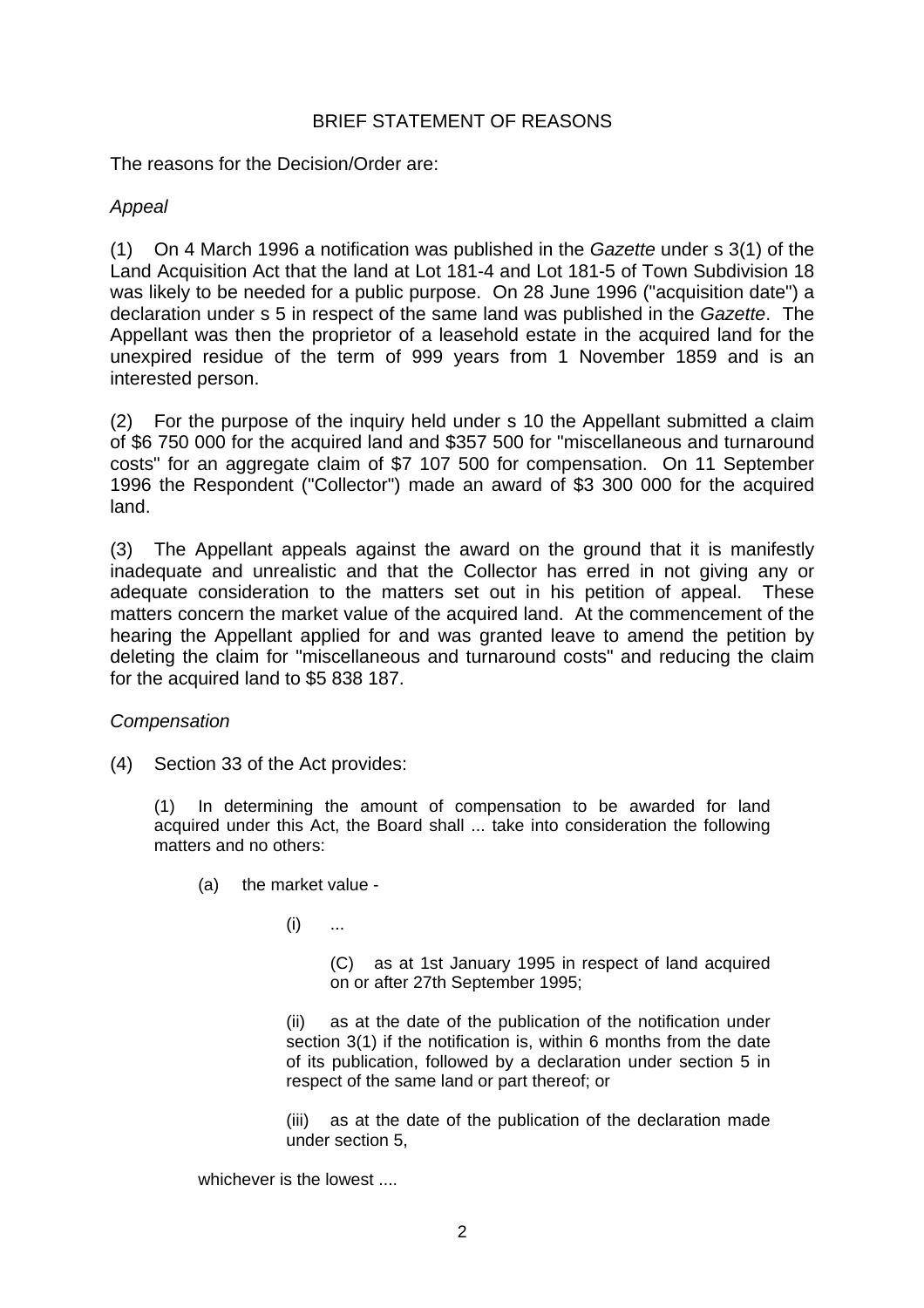(5) The notification under s 3(1) was within 6 months of its publication followed by the declaration under s 5 and it is common ground that the market value as at 1 January 1995 was the lowest.

# *Acquired Land*

(6) The acquired land is a "corner lot" at the junction of Owen Road and Race Course Road. The site area is 298.5sm for Lot 181-4 and 176.6sm for Lot 181-5 for an aggregate of 475.1 sm. The site of the acquired land is zoned Local Shopping in the Master Plan. On 7 September 1993 written permission was granted by the competent authority under the Planning Act (Cap 232 of 1990 Ed) (Repealed) (as it was in force at all material times down to the acquisition date) ("Planning Act (repealed)") for development of the site for a "3 storey and an attic residential building with a restaurant at the 1st storey (Total: 1 flat & 1 maisonette)" ("original development proposal"). Construction works commenced in July 1994 and by May 1995 foundation works had been completed and the building was partially completed. The works were then suspended pending an application to amend the approved original development proposal.

# *Provisional Permission (Planning)*

(7) On 2 June 1995 an application was submitted by the Appellant's architect Mr Kim Chan Wah for an amendment "involving additional 4th storey and conversion of the flats to boarding house". It is not disputed that "flats" is a reference to the flat and the maisonette. The gross floor area ("GFA") of the 4th storey was the same as that of the 3rd storey and the attic would be constructed over the 4th storey with the same GFA and the overall GFA would be increased by that of the additional storey only. Mr Kim testifying for the Appellant said that to construct the 4 storey building the main part of the structure of the partially completed building could be used and a lift and an additional staircase would be added. On 18 July 1995 provisional permission was granted subject to certain conditions and the application was to be resubmitted. The provisional permission was expressed to be valid for the period of 6 months from 27 July 1995 only and would lapse automatically upon the expiry of the validity period on 27 January 1996.

(8) On 26 December 1995 the application was resubmitted. This was the second resubmission and was made after making certain changes to the proposal for the amendment and after complying with the conditions. The changes included the provision of an additional staircase at the rear and a passenger lift. On 16 February 1996 the Appellant was informed by the competent authority that "the site [fell] within a sensitive area under study" and that he would be informed as to the outcome of his application as soon as the competent authority had been informed of the decision on the study. After the publication on 4 March 1996 of the s 3(1) notification the Appellant was informed that the competent authority would "not process [his] application further". The "study" was undoubtedly related to land acquisition considerations and had nothing to do with planning considerations.

(9) As at the acquisition date there was an uncompleted building at the site of the acquired land. It is not disputed that the written permission for the original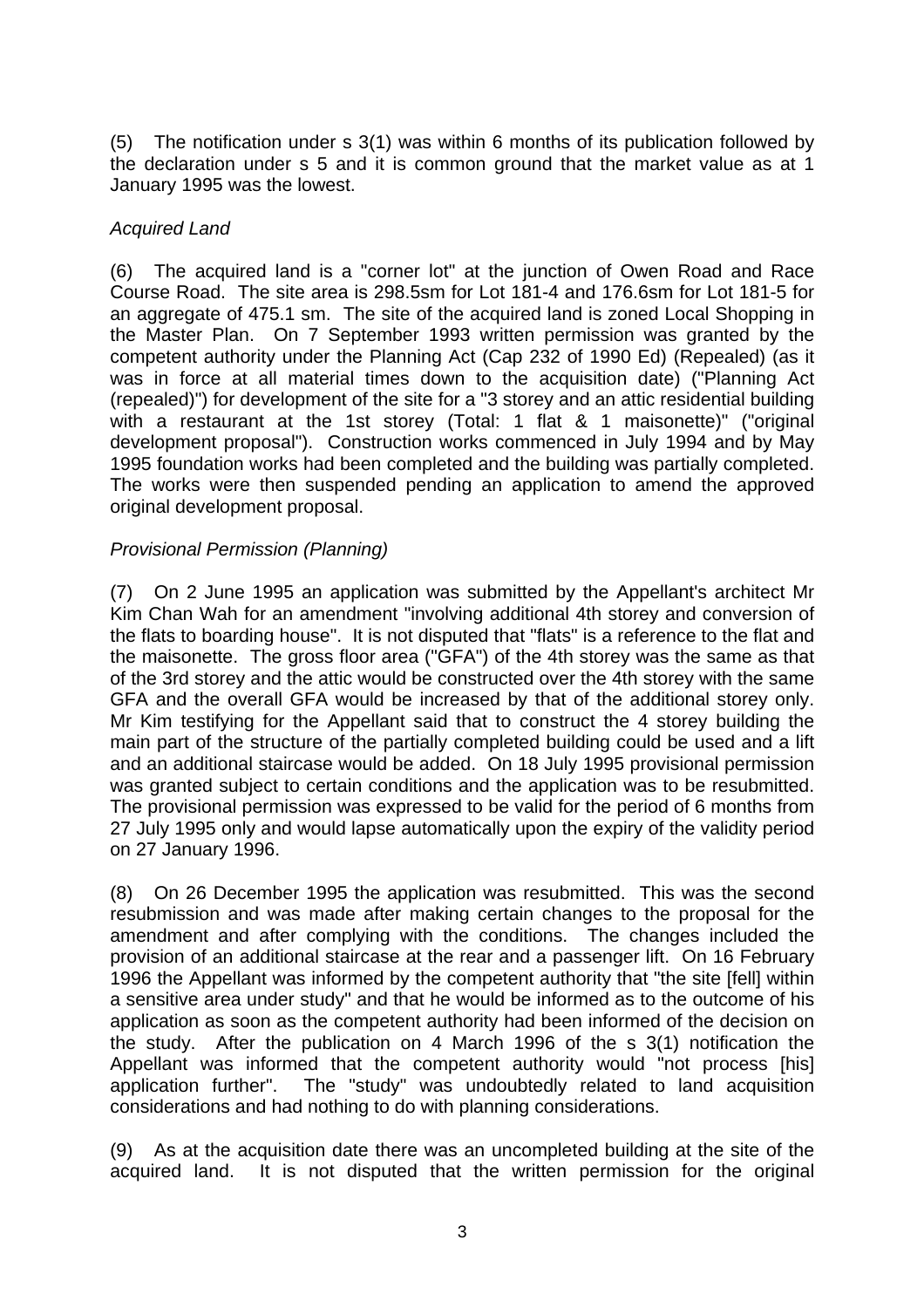development proposal was still valid but Mr Mirza Namazie of counsel for the Appellant submitted that the provisional permission for the proposed amendment to the original development proposal had not lapsed and was still valid as at the acquisition date. He referred to the letter of the competent authority dated 23 September 1995 which contained this statement:

... your original provisional permission has been extended to lapse on 27.1.96. You may wish to apply for an extension for our consideration, if needed.

and said that this indicated that the "life of the provisional permission was preserved". This was a letter written in response to the Appellant's first resubmission of the application for amendment. Mr Namazie also referred to the resubmission on 26 December 1995 and the reply of the competent authority of 16 February 1996 to which reference has already been made. He said that the omission of the competent authority to say that the provisional permission had lapsed lent support to his submission.

(10) Section 11 of the Planning Act (repealed) provided:

(1) ... the competent authority or the Minister, as the case may be, may at any time after an application for permission to develop any land under s 10(1) and before the application is determined in accordance with that section, provisionally grant permission to develop the land for such period, not exceeding 6 months, and subject to such conditions as he thinks fit, except that the competent authority or the Minister may extend the period of the provisional permission for such period as he thinks fit.

An "application for permission to develop" clearly includes an application for an amendment to an approved development proposal and the provisional permission granted on 18 July 1995 could only have been valid for a period of 6 months unless it was extended but the competent authority stated that it was valid for 6 months from 27 July 1995. In effect the Appellant was given an extension of about 9 days. The additional 9 days would have been sufficient for the Appellant to comply with the conditions which related more to form than to substance.

(11) The Appellant was invited by the competent authority's letter of 23 September 1995 to apply for an extension of the validity period if he wished but he did not. When the competent authority wrote the letter of 16 February 1996 there was no application for an extension of the validity period before him and there was no occasion for making any reference to the lapsing of the provisional permission. It cannot be said that the provisional permission was still "alive". Its validity period had not been extended.

(12) This Board finds that the provisional permission granted on 18 July 1995 for an amendment to the original development proposal lapsed on 27 January 1996. As at the acquisition date there was a valid written permission for the original development proposal but the development had not been completed. There was no valid provisional permission for an amendment involving an additional storey and conversion of the flat and the maisonette to a boarding house or for any other amendment but no planning decision had been taken to refuse the Appellant's application for an amendment to the original development proposal. The provisional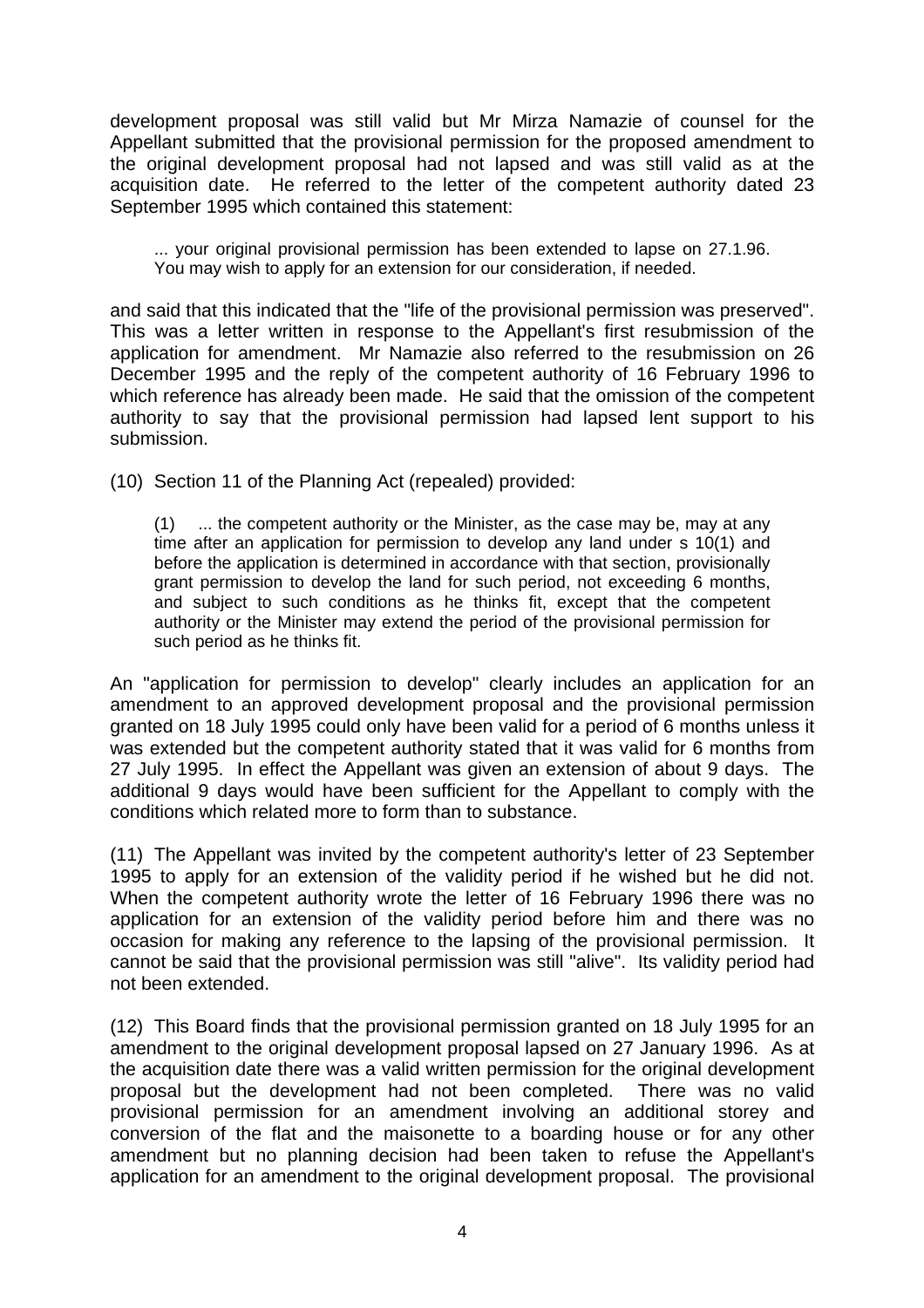permission which had been granted had merely lapsed through passage of time during which the application had been overtaken by land acquisition considerations.

*Market Value (1)* 

# *Land*

(13) Mrs Lydia Sng of Knight Frank Pte Ltd testifying for the Appellant said that the market value of the acquired land as at 1 January 1995 was the aggregate of \$4 500 000 for the value of the land component of the acquired land and a sum for the value of the improvements on site namely the uncompleted building. She said that she adopted the summation approach in view of the absence of market evidence of transactions involving land with an uncompleted building on it.

(14) For the value of the land component Mrs Sng referred to the following sale transactions:

|   | Property                                                      |         | Price (Net<br>Site Area for Land Value) Contract Date |           |
|---|---------------------------------------------------------------|---------|-------------------------------------------------------|-----------|
| 1 | 62/66 Rangoon Rd<br>29.3% Local Shopping<br>70.7% Residential | 322.1sm | \$12 030/sm                                           | 25 Oct 95 |
|   | 2 196 Race Course Rd<br>Residential                           | 122.4sm | \$13 072/sm                                           | 9 Nov 94  |
|   | 3 96 Owen Rd<br><b>Local Shopping</b>                         | 108.0sm | \$12 870/sm                                           | 23 Mar 95 |

"Local Shopping" and "Residential" are references to the Master Plan zones. "Price (Net for Land Value)" is the site area rate derived from the contract price after deducting the depreciated value of the buildings on the land. The depreciated value of the buildings is derived from an assumed site cover of 65% to obtain the total gross floor area and a value of \$538/sm for the total gross floor area.

(15) Mrs Sng made adjustments for differences in size of the land, time of the transaction and location of the land and she obtained an average site area rate of \$11 215/sm. Applied to the site area of the acquired land this will yield a value of about \$5 330 000. However she said that she did not carry out the original valuation on the basis of which a claim had previously been made for \$4 500 000 for the land component of the market value and she accepted that value as fair.

(16) Ms Chua Beng Ee of Inland Revenue Authority of Singapore testifying for the Collector also adopted the summation approach in the valuation of the acquired land. She said that the value of the land component of the acquired land as at 1 January 1995 was \$2 100 000 to which a sum for the improvements would be added for the market value of the acquired land as at that date.

(17) For the value of the land component Ms Chua referred to the following sale transactions: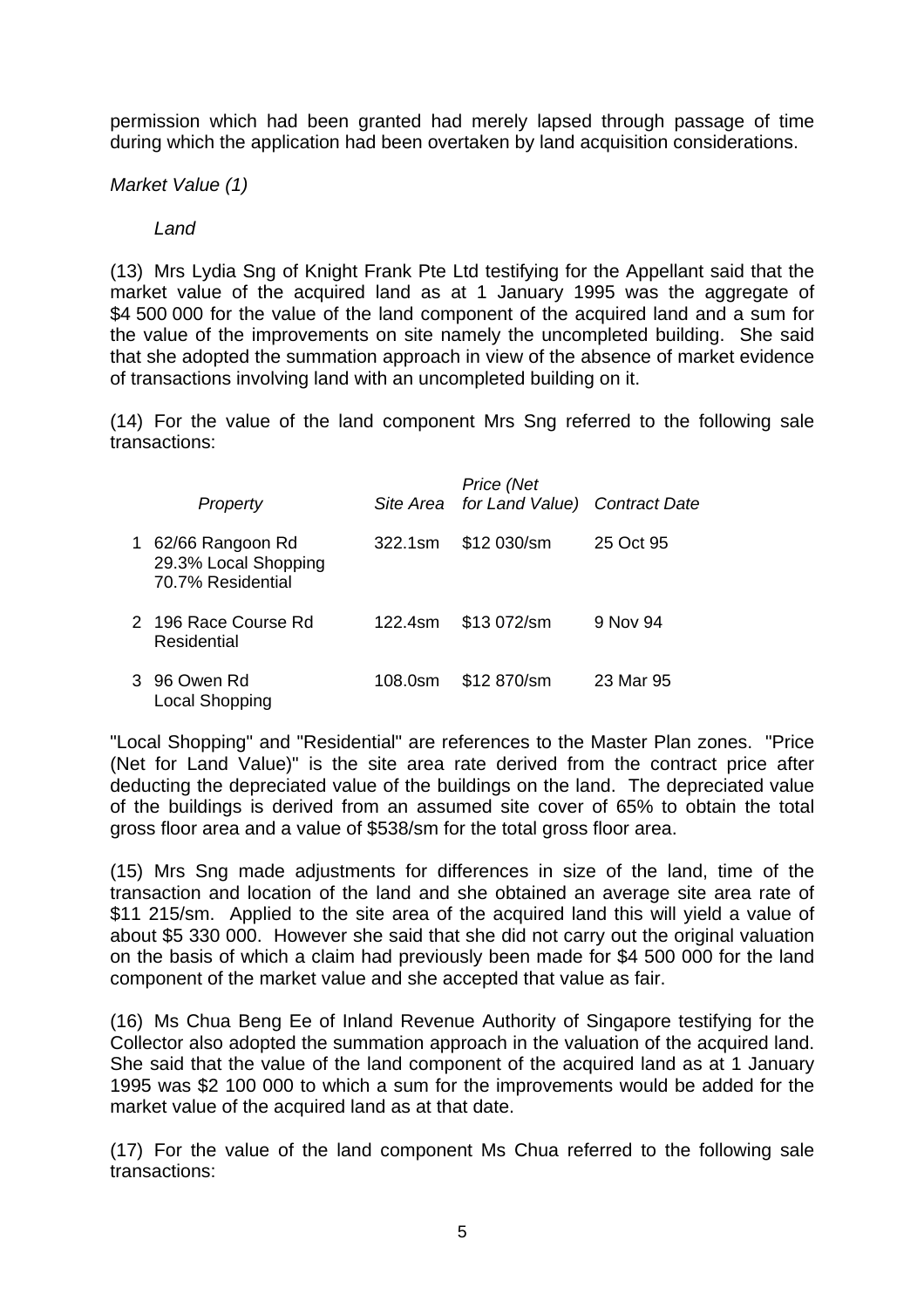| Property                                 | Site Area - Price |             | <i>Contract Date</i> |
|------------------------------------------|-------------------|-------------|----------------------|
| 1 132 Race Course Rd<br>Residential      | 223.1sm           | \$1800000   | 6 May 96             |
| 2 138 Race Course Rd<br>Residential      | 216.6sm           | \$1800000   | 6 May 96             |
| 3 437/447 Balestier Rd<br>Local Shopping | 608.4sm           | \$3 500 000 | 11 Mar 94            |
| 4 120 Race Course Rd<br>Residential      | 236.3sm           | \$1800000   | 19 Dec 95            |
| 5 122, 124 Race Course Rd<br>Residential | 453.2sm           | \$4 056 000 | 13 Nov 95            |

"Residential" and "Local Shopping" are references to the Master Plan zone. 132 and 138 Race Course Road are on either side of 134 and 136 Race Course Road. They were bought by the owner of the intermediate properties. Ms Chua said that this was a special case and if anything it might have inflated the price. All the properties were redevelopment sites. Except for 437/447 Balestier Road all the properties are zoned "Residential With Commercial At 1st Storey Only" in the Development Guide Plan for Rochor.

(18) Ms Chua took into account the development charge where it was payable and derived the plot ratio rate of the respective prices from the gross plot ratio ("GPR") achieved and the site area in each case. She adjusted the plot ratio rates for differences in time of the transaction, location of the site, ratio of the commercial GFA to the residential GFA and the size of the land and GPR and obtained an average plot ratio rate of \$1 975/sm. Applying this to the site of the acquired land and rounding it up she obtained a value of \$1 930 000 for the land component. She said that this was her primary method of valuation.

(19) Ms Chua also referred to transactions in other locations which yielded a value of \$2 080 000. She said that she only used that as a check. Nevertheless she found that the value of the land component was \$2 080 000 to which she added about \$1 189 000 for improvements and rounded this up to \$3 300 000 for the market value of the acquired land.

(20) Ms Chua was asked by this Board if she was able to carry out a similar exercise with data from the transactions relating to 62/66 Rangoon Road and 96 Owen Road referred to in Mrs Sng's evidence. In the event Mr Tan Hee Joek of counsel for the Collector conferred with the Collector and Ms Chua and agreed to place such evidence before this Board.

(21) When the hearing resumed Ms Chua said that she derived a plot ratio rate of \$4 161/sm from the sale of 62/66 Rangoon Road and a plot ratio rate of \$4 826/sm from the sale of 96 Owen Road. She also referred to the sale of 126 Owen Road from which she derived a plot ratio rate of \$3 865/sm. However in regard to 62/66 Rangoon Road she did not make any adjustment for the difference in the ratio of the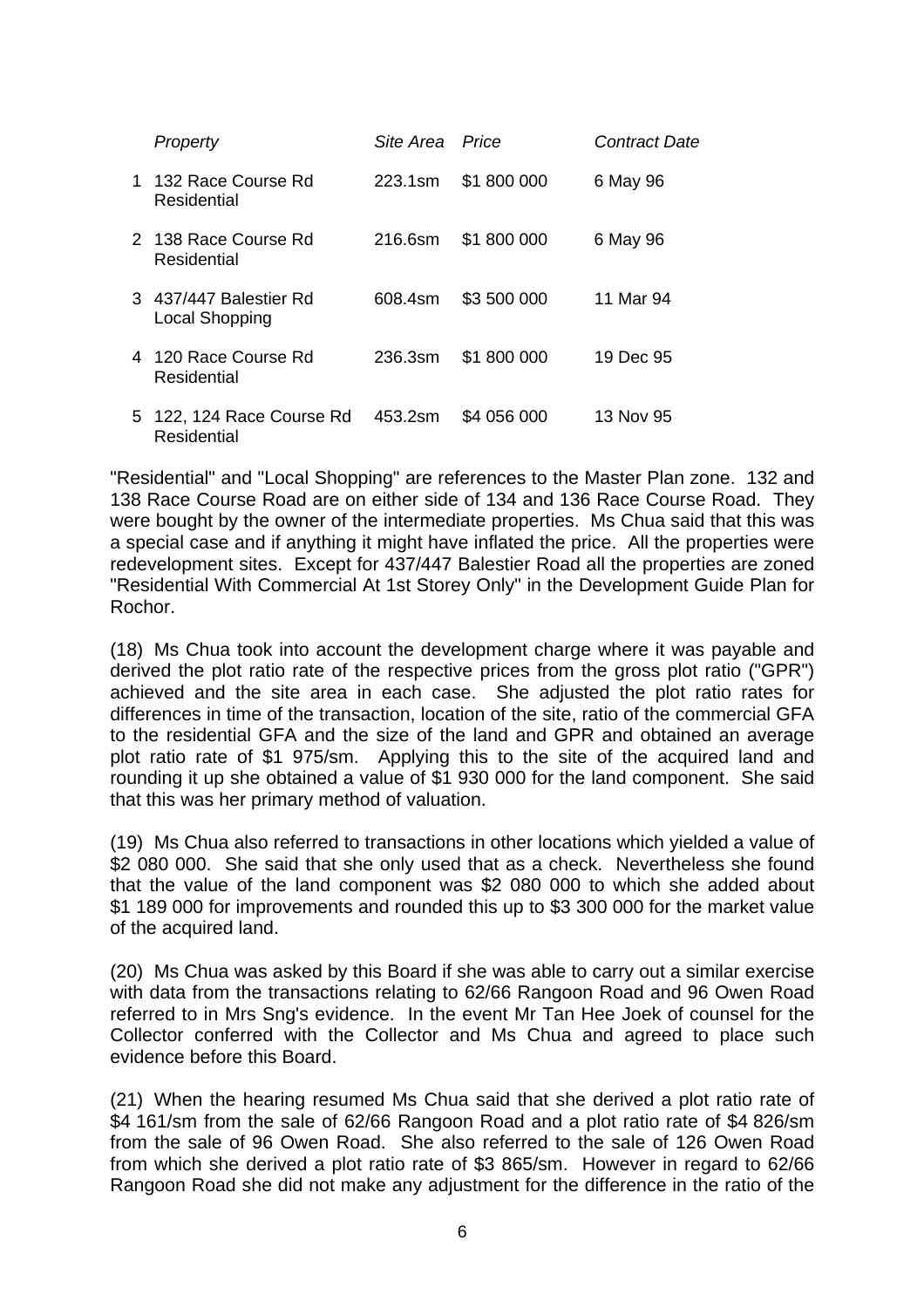commercial GFA to the residential GFA or for the fact that this property was purchased with provisional permission for development for shops on the 1st storey and a boarding house on the upper storeys and left these two adjustments open.

(22) Mrs Sng also prepared an analysis of the 62/66 Rangoon Road transaction and others on the basis similar to that of Ms Chua but she assigned different values to the adjustments. She derived a plot ratio rate of \$4 318/sm. The other transactions referred to by her involved properties with site areas ranging from 108 sm to 122.4 sm which would be unsuitable for development having regard to the road line and provisions for set-back. Mrs Sng made no adjustment for the difference in the transactions as regards provisional permission.

(23) While both Mrs Sng and Ms Chua adopted the summation approach they differed fundamentally as to the probable use of the acquired land and in consequence of that the choice of comparables. The probable use of the acquired land assumed by Mrs Sng was development for a restaurant (or other commercial use) on the first storey and a boarding house on the upper storeys as proposed in the amendment to the original development proposal. The probable use assumed by Ms Chua was development for a restaurant on the first storey and a flat and a maisonette on the second and third storeys as in the original development proposal.

(24) There was no evidence that there was a substantial difference in value between shop space and restaurant space and no adjustment for any such difference appears to have been made by either party but the business of a boarding house in the locality of "Little India" was lucrative as Mr Richard Tan a director of the company which purchased 62/66 Rangoon Road said. The inference is that land in the vicinity of 62/66 Rangoon Road which could be developed for a boarding house was more valuable than if it could be developed for residential flats.

(25) 62/66 Rangoon Road referred to by Mrs Sng was purchased for development for shops or commercial use on the first storey and a boarding house on the upper storeys. The properties referred to by Ms Chua were developed for commercial use on the first storey and residential flats on the upper storeys.

### *Potential for Development*

(26) Mr Tan submitted that the potential for development as envisaged in the Appellant's application for an amendment to the original development proposal could not be taken into account for the purpose of determining the compensation to be awarded. He referred to s 33(5)(e) which provides:

33(5) For the purposes of subsection (1)(a) -

...

(e) the market value of the acquired land shall be deemed not to exceed the price which a bona fide purchaser might reasonably be expected to pay for the land on the basis of its existing use or in anticipation of the continued use of the land for the purpose designated in the Master Plan, whichever is the lower, after taking into account the zoning and density requirements and any other restrictions imposed under the Planning Act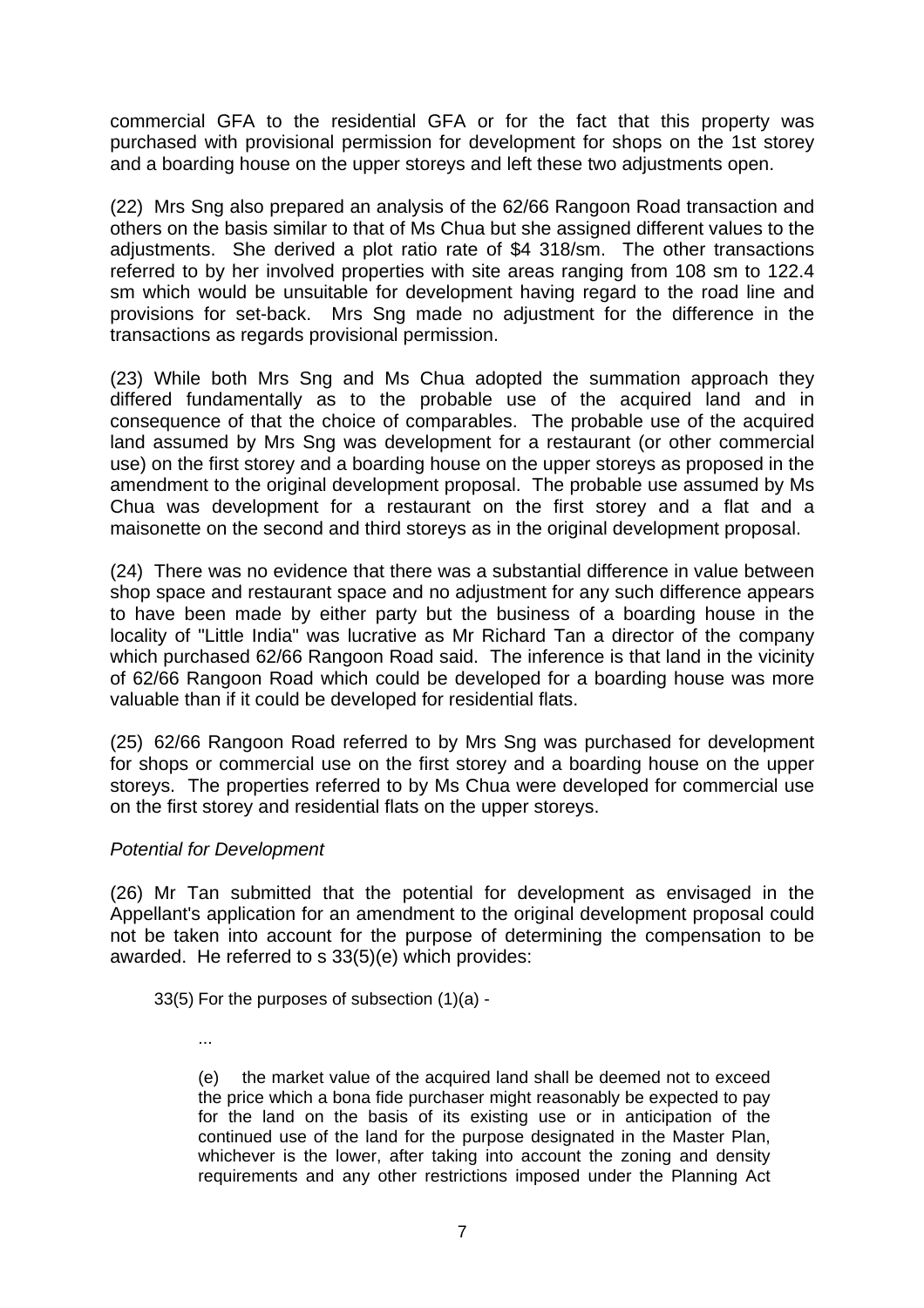and any restrictive covenants in the title of the acquired land, and no account shall be taken of any potential value of the land for any other more intensive use ....

(as it was in force as at the acquisition date)

(27) Section 33(1)(a) has been set out above. In determining the amount of compensation to be awarded this Board has to take into consideration the market value of the acquired land as at the relevant date. "Market value" is not defined in the Act but it may be seen as the selling price which is most likely to emerge from a transaction involving the subject property (in this case the acquired land) if it were exposed for sale for a reasonable time in the market current at the relevant time at terms of sale which were then predominant for properties of the subject type. A buyer in that market will take into consideration a number of factors which will include the purpose for which that property may be used.

(28) In the case of the acquired land the buyer will take into consideration the original development proposal for which written permission has been obtained from the competent authority. He will learn from the architect that provisional permission had been granted for an amendment to the original development proposal. He will learn of the proposal to develop for a restaurant on the 1st storey and more importantly for a 37 room boarding house on the upper storeys. He will learn that the main building of the partially completed building can be used in the construction of the boarding house. He will learn that the provisional permission has lapsed through passage of time but that no planning decision has been taken to refuse permission for such a development. He will learn that this is the probable use of the property if it is exposed for sale. These are factors which among others will influence the selling price which is most likely to emerge. His assessment of the degree of certainty as to the grant of written permission for the development is one of these other factors which will influence the selling price. This applies to all development sites. No person may develop any land without the written permission of the competent authority. See Planning Act (repealed) s 10.

### *Certainty of Planning Permission*

(29) Mr Tan included in his bundle of authorities *Beauty Park Development (Pte) Ltd v Collector of Land Revenue* [1991] 2 MLJ li where the headnote contained this statement attributed to a differently constituted Board:

Held, dismissing the appeal:

(1) In valuing the land, the benefit of planning permission should not be taken into account as there was no certainty that planning permission would in fact have been granted ....

A headnote contains editorial statements. Such statements are not those of the Board. Mr N Khublall formerly an associate professor at the National University of Singapore was probably referring to the statement in this headnote when he commented: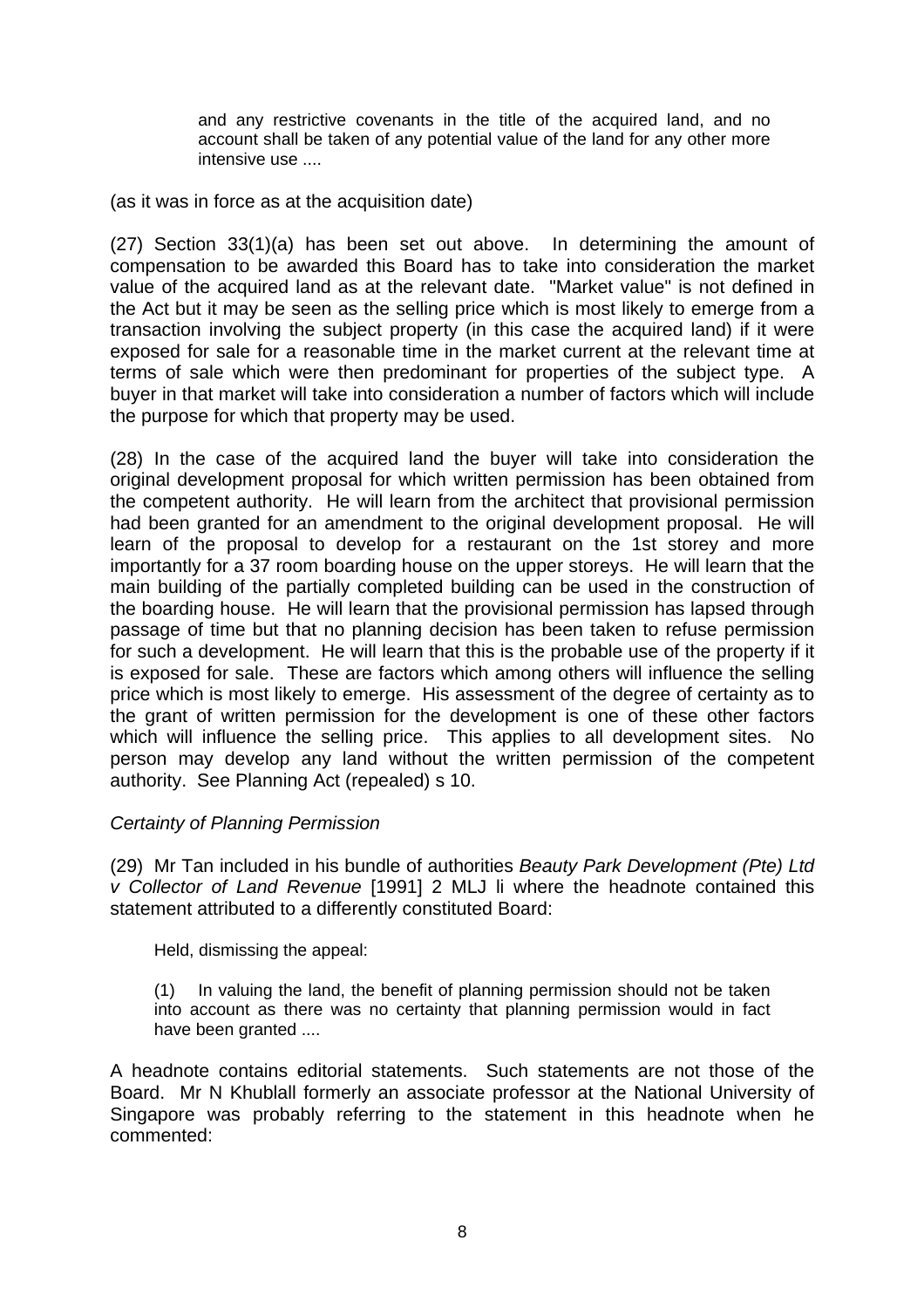On the question of the granting of planning permission, the Appeals Board held recently in *Beauty Park Development (Pte) Ltd v Collector of Land Revenue* that as planning permission was not a 'certainty' it could not be taken into account. Irrespective of whether the appellant's argument has any merit, what seems to be wrong in principle is the Board's ruling as to 'certainty' in planning permission.

See Khublall, *Compulsory Land Acquisition - Singapore and Malaysia* (2nd Ed) at p 176.

(30) In the *Beauty Park Development* case it was the appellant company's case that the land should be valued with the benefit of planning permission and one of the main issues identified by the Board was whether the land should be valued with the benefit of the planning permission that the appellant alleged that it would have got but for the acquisition. See at p lii. The appellant had obtained what was then known as 'in principle' permission (which is the equivalent of provisional permission under the Planning Act (repealed)) and it was directed by the competent authority to amend its plans. It was in this context that "the Board decided [this] issue in favour of the respondent". See at p lv.

(31) It is one thing to say that land should not be valued with the benefit of planning permission which in fact it does not have. There can be no reasonable ground to disagree with that. It is altogether another thing to say that to find the market value of the acquired land its potential for development or for development along the lines envisaged in a proposal for an amendment to the original development proposal cannot be taken into account by reason only that written permission or provisional permission for such development has not been obtained. This is inconsistent with principles of valuation.

(32) When the market value for the purpose of s 33(1)(a) has been found the next question that has to be considered is the effect of s 33(5)(e). For the purposes of s 33(1)(a) the market value is deemed not to exceed the lower of two prices which a bona fide purchaser might reasonably be expected to pay for the land. The first is the price expected to be paid "on the basis of its existing use" ("existing use price"). The second is the price expected to be paid "in anticipation of the continued use of the land for the purpose designated in the Master Plan" ("Master Plan use price").

(33) As at the acquisition date construction works were in progress at the site of the acquired land although the works were suspended pending the application for an amendment. There was no "use" to which the acquired land was then put. There was no "existing use" and no price to be paid "on the basis of its existing use" as there was no such basis. The acquired land was as at the acquisition date zoned Local Shopping in the Master Plan and as there was no existing use as at the relevant date the market value of the acquired land can only if at all be deemed not to exceed the Master Plan use price. See *Trustees of the Kheng Chiu Tin Hou Kong and Burial Ground v Collector of Land Revenue* [1992] 1 SLR 425 at pp 434, 435.

(34) "Master Plan" as defined in the Planning Act (repealed) includes the written statement. See s 2. Para 8.1 of the Written Statement (To Accompany the Revised Master Plan 1985) which was current as at the acquisition date provides: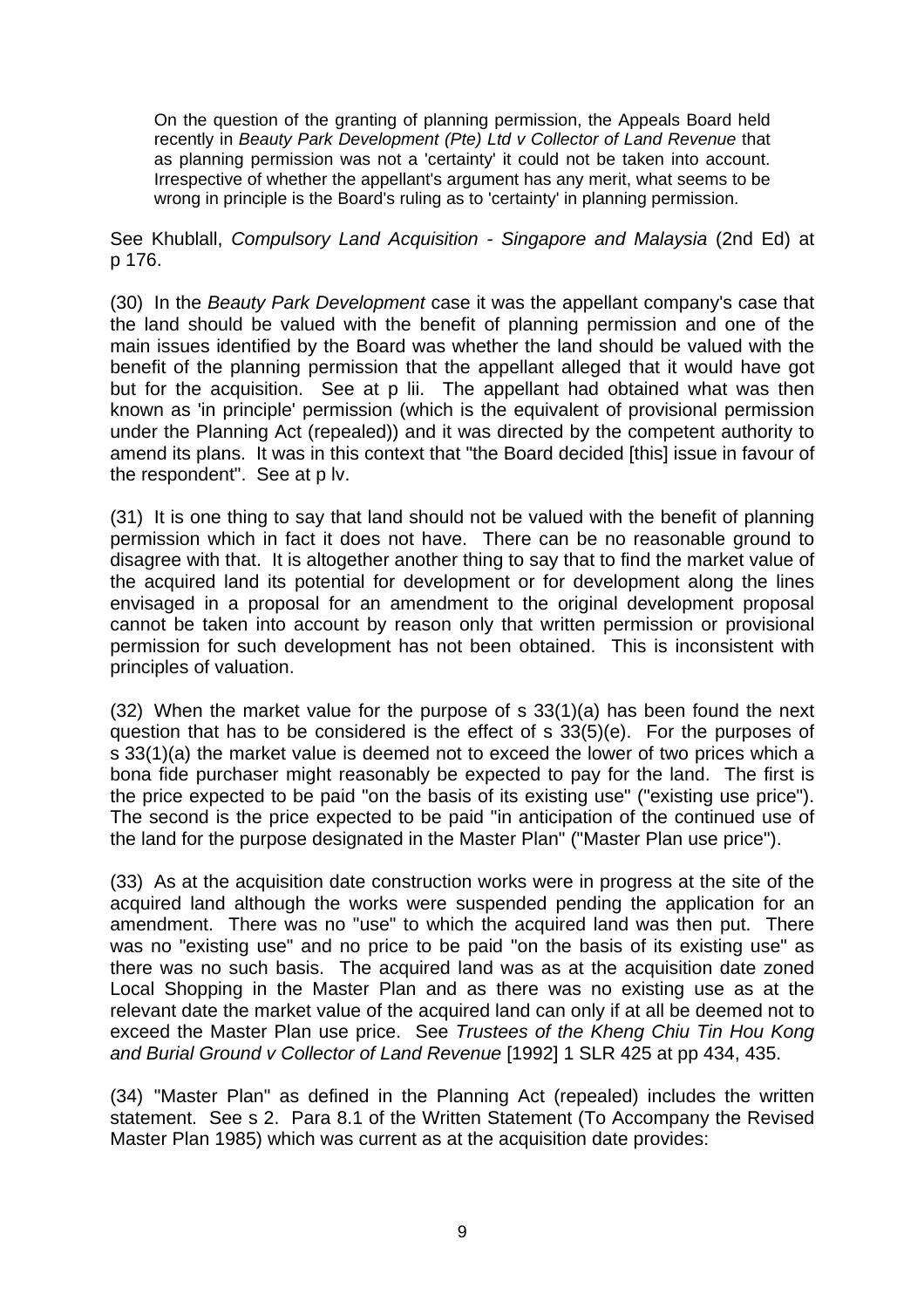8.1 Within the zones shown on the Maps, it is intended that the Competent Authority shall control development in such a manner as to preserve or promote the character of the areas as indicated by the notations on the Maps or on any further development scheme plans as approved from time to time. It is intended that such control shall be exercised by the Competent Authority in accordance with Table 14 in the Appendix to this Statement which indicates, for the various zones, the purpose of which it is intended that:-

(i) buildings/land may be used;

 (ii) buildings/land may be used only subject to special consideration by the Competent Authority;

(iii) buildings/land may not be used.

(35) Table 14 in the Appendix to the Written Statement indicates that for Local Shopping zone the "purpose for which buildings and lands may be used" ("Category 1") includes restaurant and shop and the "purpose for which buildings and lands may be used subject to special consideration" ("Category 2") includes hotel. Boarding house is not mentioned in Table 14 but "hotel" is defined as any building specifically designed and constructed or substantially adapted to be used to accommodate persons for the purpose of gain or profit (which would include a boarding house) with provision for a bar and restaurant and "restaurant" includes a bar. For Residential zone Category 2 purposes include restaurant and hotel. Table 14 also mentions the "purpose for which buildings and lands may not be used" ("Category 3") which is referred to here for completeness but is otherwise not relevant for the present purpose. No other categories of purposes are indicated and it is clear that these three categories are the three categories referred to in Para 8.1.

(36) To "designate a purpose" for the use of land is to indicate a purpose for its use and "use of the land for the purpose designated in the Master Plan" means use of the land for a purpose indicated in the Master Plan. The Master Plan indicates three categories of purposes. Category 3 is clearly inappropriate in the context of an inquiry into the price to pay for land to use it for that purpose. That leaves only Category 1 and Category 2 as purposes designated in the Master Plan for the use of land.

(37) "In anticipation of the continued use" means in anticipation of the use (for the purpose designated in the Master Plan) continuing or remaining unchanged. A price that a purchaser may pay in anticipation of any change of zoning or change of purpose for which land may be used is excluded for the purpose of determining the upper limit of the market value for the purposes of s 33(1)(a).

(38) Consistently with the "continued use of the land for the purpose designated in the Master Plan" the potential value of the land for any other more intensive use should be disregarded and s 33(5)(e) concludes with these words:

... no account shall be taken of any potential value of the land for any *other* more intensive use. [italics added]

Use for a Category 3 purpose is excluded. That would be one such *other* use. Any use other than use for a Category 1 or Category 2 purpose after taking into account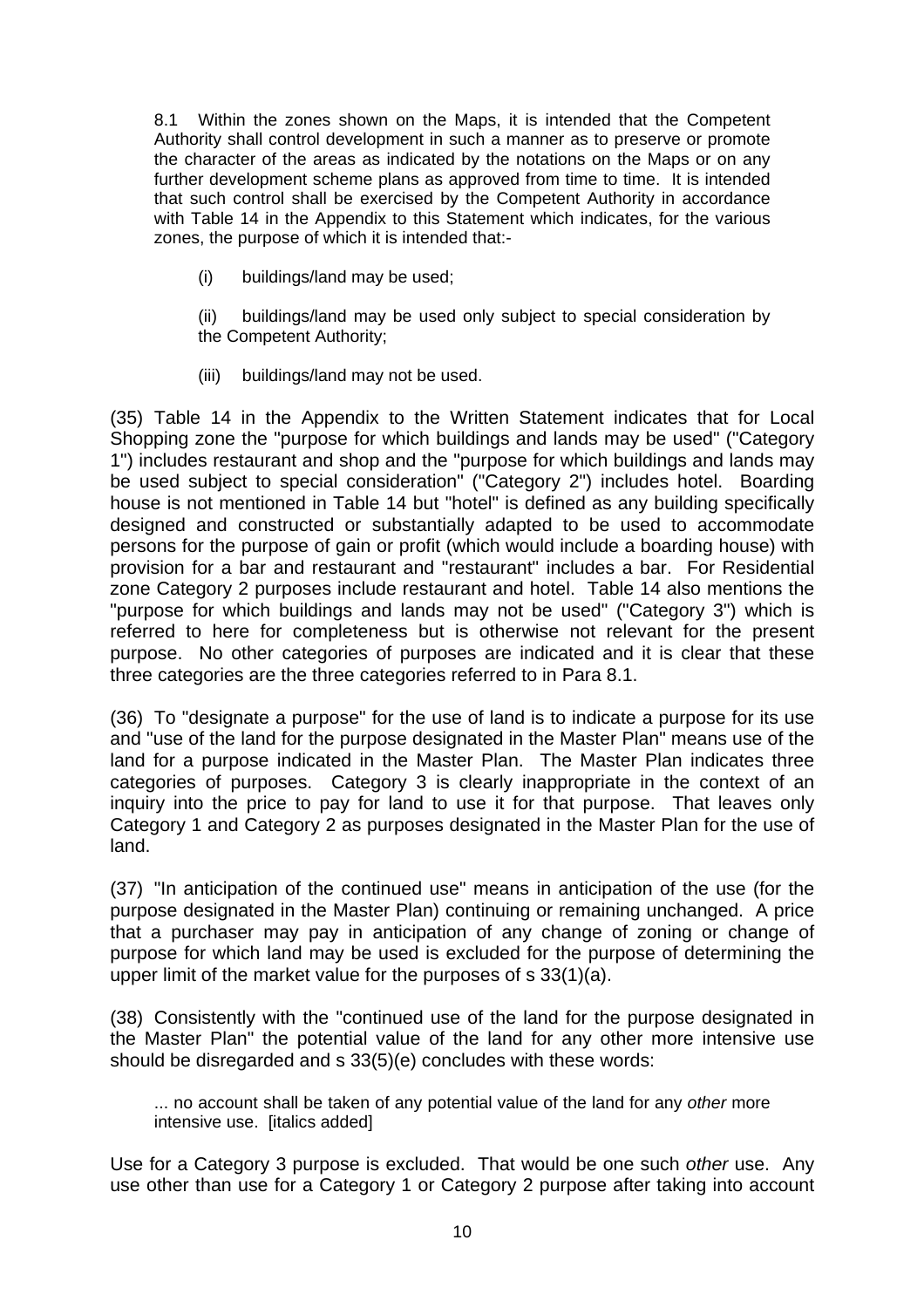zoning and density requirements and other restrictions imposed under the Planning Act (repealed) and restrictive covenants in the title of the acquired land is excluded. Those concluding words do not apply to exclude a use for a Category 1 or Category 2 purpose which complies with zoning and density requirements and other restrictions imposed under the Planning Act (repealed) and where the title of the acquired land is free of any restrictive covenants. Such use is not an *other* use.

(39) The proposed amendment to the original development proposal is to develop the acquired land for a Category 1 and Category 2 purpose. There is no evidence that in any respect at all it fails to comply with the relevant planning requirements or restrictions but on the contrary it has received provisional permission which lapsed by passage of time in the circumstances and for the reasons mentioned above. In the decision of this Board the use of the acquired land for the purpose as envisaged in the proposed amendment to the original development proposal is not excluded by the concluding words in s 33(5)(e) and may be taken into account to determine the Master Plan use price.

(40) No evidence has been adduced with specific reference to the Master Plan use price. The parties have adopted the summation approach to find the market value and it is not the case of the Appellant or of the Collector that the market value so found is more than or in any respect different from the Master Plan use price determined in accordance with s 33(5)(e).

(41) On the admitted facts and the evidence adduced this Board finds that the probable use of the acquired land for the purpose of determining its market value is use for a restaurant on the 1st storey and a boarding house on the upper storeys in a building with 4 storeys and an attic as proposed in the Appellant's application for an amendment to the original development proposal and for which provisional permission had been granted. The transactions referred to by the Collector concern properties for development for commercial use on the 1st storey and residential use on the upper storeys. These are not comparable with the acquired land. Only 62/66 Rangoon Road offers a good comparable. The actual intended use for its purchase was development for commercial use on the 1st storey and a boarding house on the upper storeys. At the time of the contract it had provisional permission for such development and the provisional permission was still valid. As at the acquisition date the Appellant's provisional permission had lapsed. That represents a difference for which an adjustment may be made to derive an appropriate unit rate to apply to the acquired land.

(42) The plot ratio rate derived from the 62/66 Rangoon Road transaction and without making any adjustments for differences between this property and the acquired land is \$4 998/sm. Mrs Sng adjusted this by -6% for time, -5% for size, +5% for corner lot and +2% for other features and derived a plot ratio rate of \$4 318/sm. This will yield a value of \$5 415 912 but she accepted that \$4 500 000 for the value of the land component was fair.

(43) Ms Chua made adjustments of -12.5% for time and +5% for corner lot and derived a plot ratio rate of \$4 161/sm but leaving an adjustment to be made for the commercial GFA to boarding house GFA ratio and for the provisional permission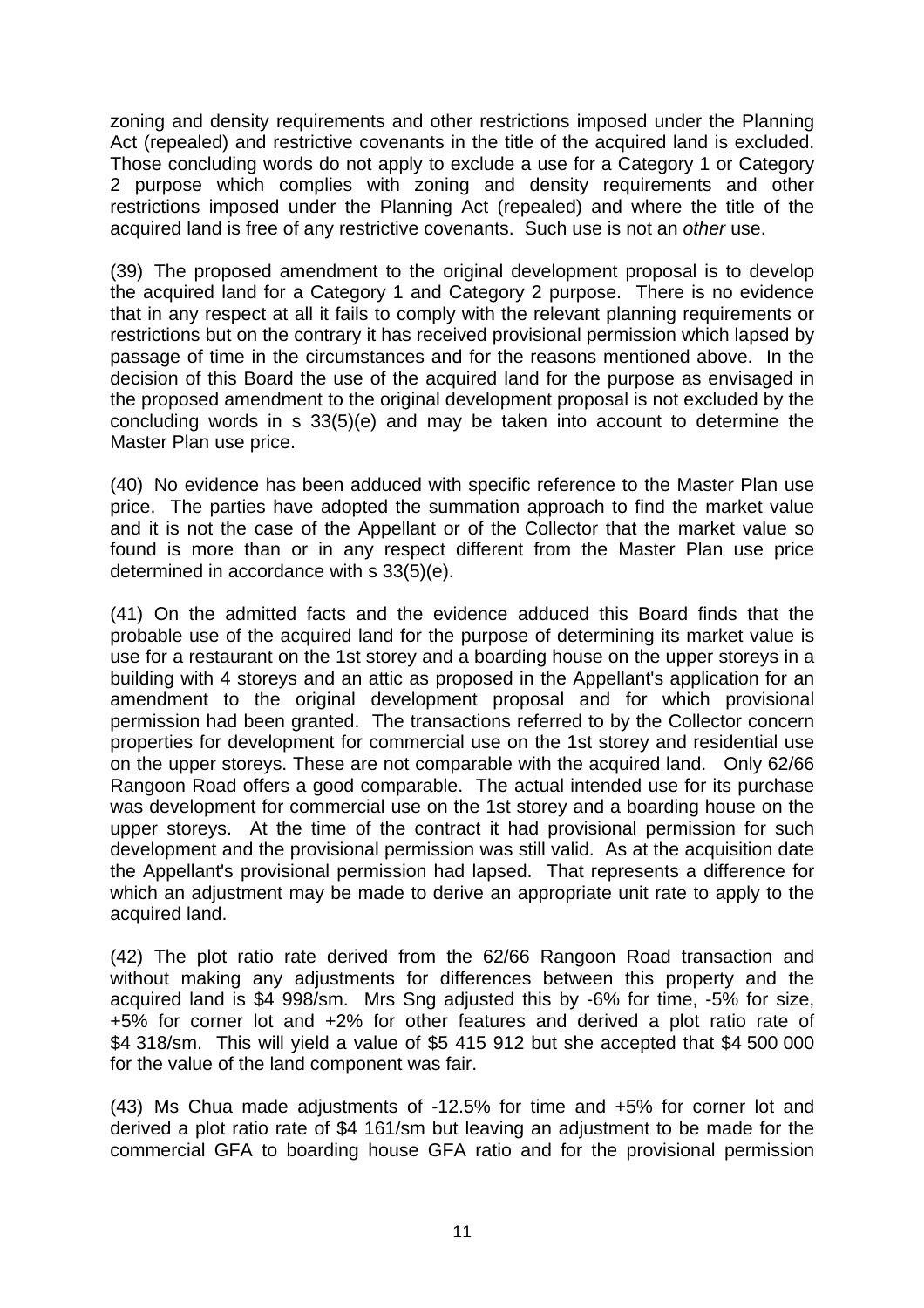which was still valid at the time of the transaction in the case of 62/66 Rangoon Road but which had lapsed in the case of the acquired land.

(44) In the case of 62/66 Rangoon Road the commercial GFA to boarding house GFA ratio is 17:83. For the acquired land it is 13:87. There is no evidence as to the difference in value between commercial use and boarding house use and there appears no reason to make any adjustment for this. Mrs Sng allowed for the difference in size while Ms Chua did not. For 62/66 Rangoon Road the site area is 322.1sm and the GPR achieved in the development proposal is 2.83. For the acquired land the site area is 475.1sm and the GPR achieved in the proposed amendment is 2.64. Some adjustment has to be made for this difference. Some adjustment also has to be made for the difference as regards provisional permission for development.

### *Market Value (2)*

## *Improvements*

(45) The Appellant claims \$1 279 753 for the value of the improvements. The Collector concedes \$1 246 113 as expenses incurred which added value. About \$12 000 of the difference is for the balance of the premium and expenses for Workmen's Compensation and Contractor's All Risks Insurance and for the Banker's Guaranty. These would have been included in the contract price and while part of it has been conceded the balance has not as the Appellant could not produce receipts for payment. On the evidence adduced this Board finds that the Appellant has paid this amount of about \$12 000 and that this is an expenditure that adds value as improvements. The remainder of the difference is for architect's fees and payment to authorities in respect of the proposed amendment to the original development proposal. As the probable use is development as envisaged in the proposed amendment this Board finds that the associated expenses also add value as improvements.

(46) Some part of the total expenses will be "thrown away" and lost. A lift is going in where there was no provision for it in the original development proposal. Part of the completed works will have to be demolished. A staircase is to be added. Again some part of the completed works will have to be demolished. The works were suspended in May 1995 and remained suspended for a year as at the acquisition date. Additional expenses will have to be incurred to recommence construction and to recover the value of the partially completed works.

(47) The total expenses include \$87 865 for preliminaries and general and \$4 144 for external works a substantial part of which will be lost and \$399 225 for main building works and \$204 110 for mechanical and electrical works part of which will also be lost. There is no direct evidence as to any of these matters but this Board has to do the best in the circumstances and will allow a deduction from the total expenditure to reflect these considerations.

### *Award*

(48) On the admitted facts and the evidence adduced this Board finds: